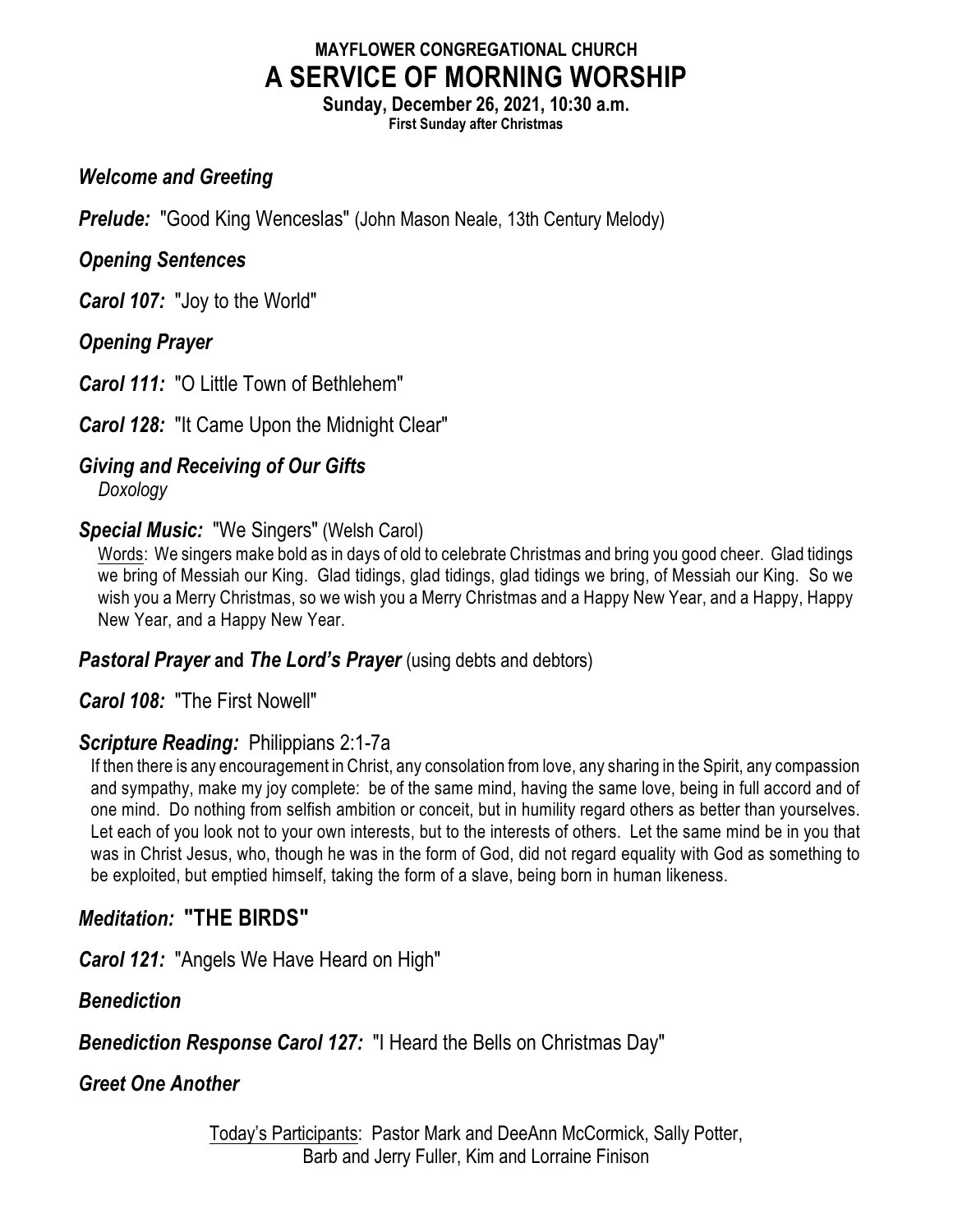# Joy to the World

Isaac Watts, 1674-1748

Attr. to George Frideric Handel, 1685-1759 Arr. by Lowell Mason, 1792-1872







Second verse: "Let all their songs employ"

**ANTIOCH CM**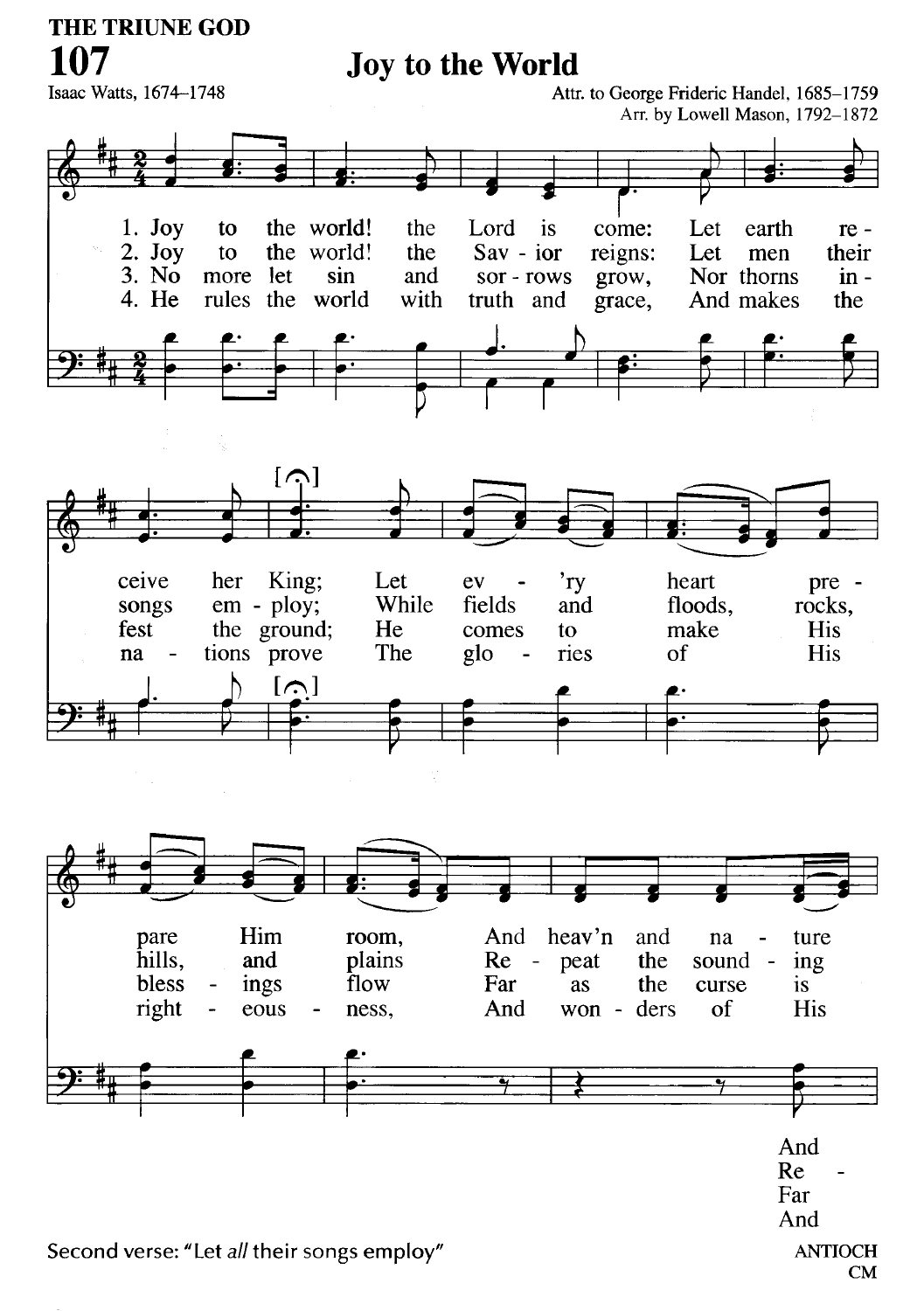

O Lord Christ, born into our world this day: Bring joy to our hearts,

that we would make room for Your grace.

Place Your song on our lips,

that we would proclaim good news for all to hear.

Give clear vision to our eyes,

that we would see Your blessings flow all around us.

Create peace among all nations,

that we would dwell in harmony as brothers and sisters. Grant hope to our souls,

that we would experience Your kingdom in our lives.

We receive You now,

who comes to us as purest love, in a we and wonder. Amen.

Rev. Charles A. Packer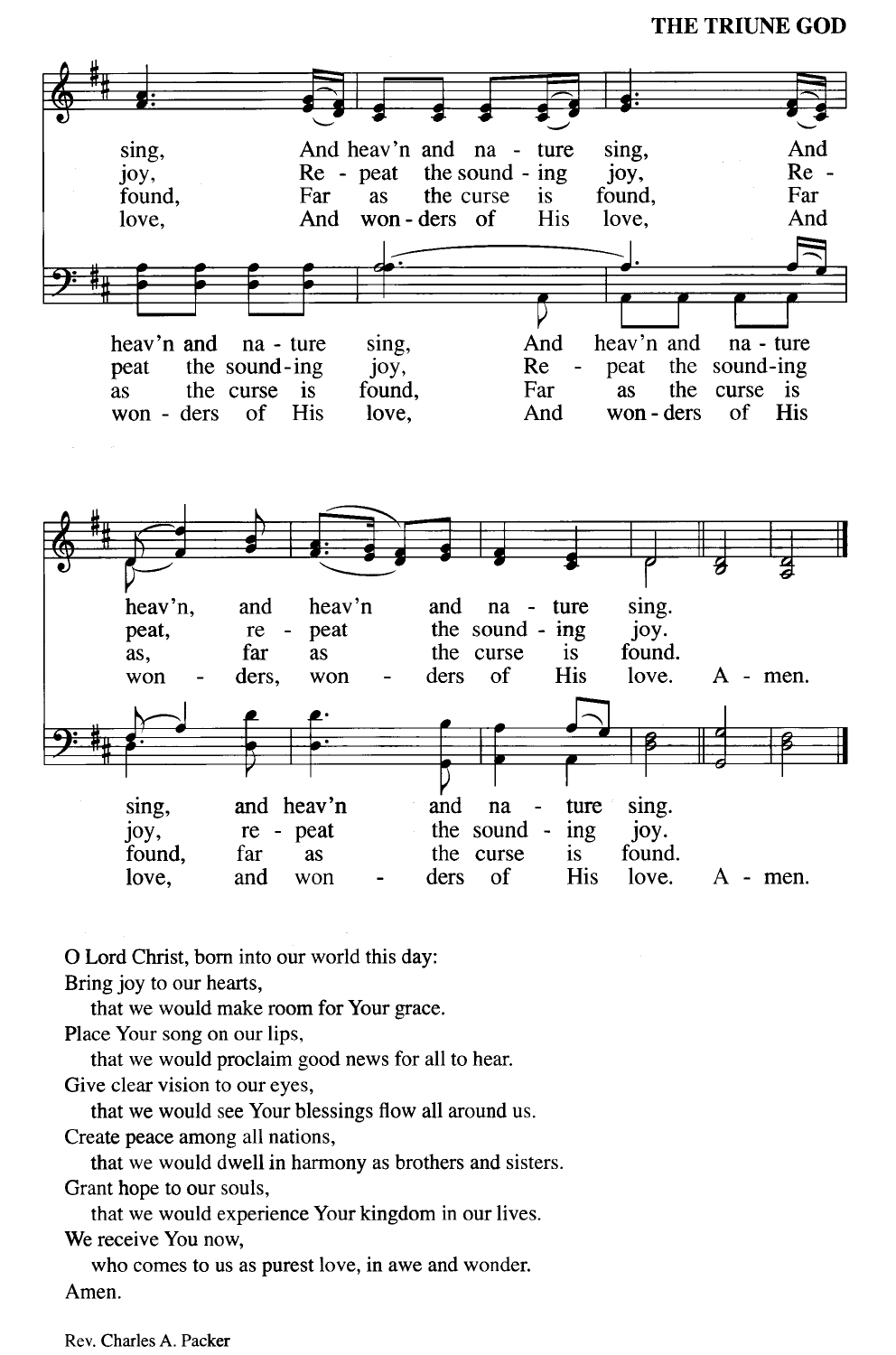111

# **O Little Town of Bethlehem**

Phillips Brooks, 1835-1893

Lewis H. Redner, 1831-1908

8.6.8.6.7.6.8.6



"He," "Him," or "His" may be replaced by "God('s)" or "You(r)."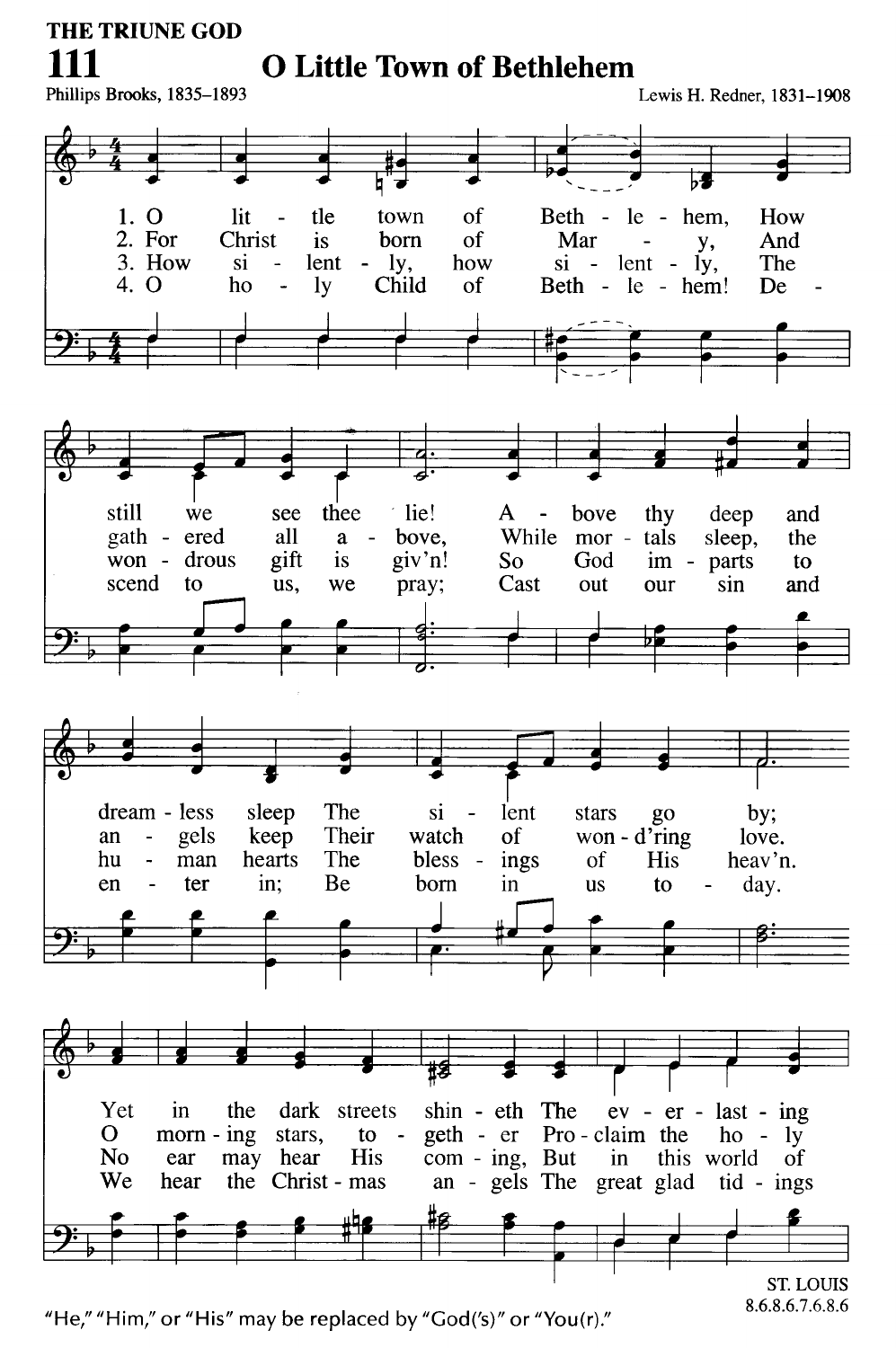

Eternal God, Creator of every star that shines in the night sky, shine on in our darkness. Bless us with warmth and light for the world.

We thank You for the Light of Your love which came into the world in Jesus Christ. May that life-giving Gift shine in our hearts this season and throughout our lives.

Help us to use the life You have given us to illumine the world around us, through expressions of Your love and grace within us.

May the reflection of the little town of Bethlehem shine in the hearts and minds of all people, to overcome evil with good, prejudice with respect, violence with peace.

As we live out Your love each day, may more light and truth shine forth from Your Holy Spirit through us. Amen.

Rev. David Gray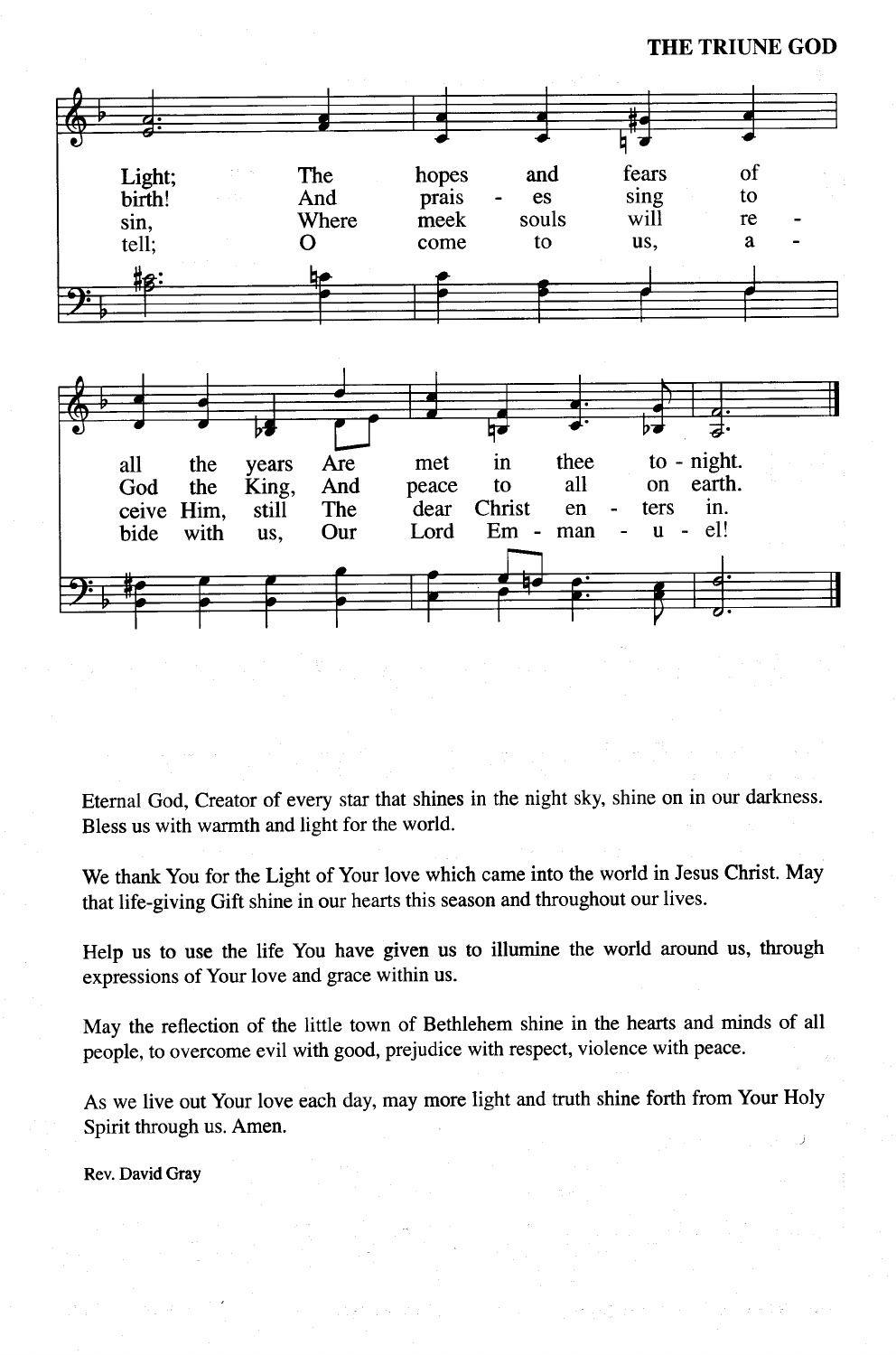128

It Came upon the Midnight Clear

Edmund H. Sears, 1810-1876, alt.

Richard S. Willis, 1819-1900

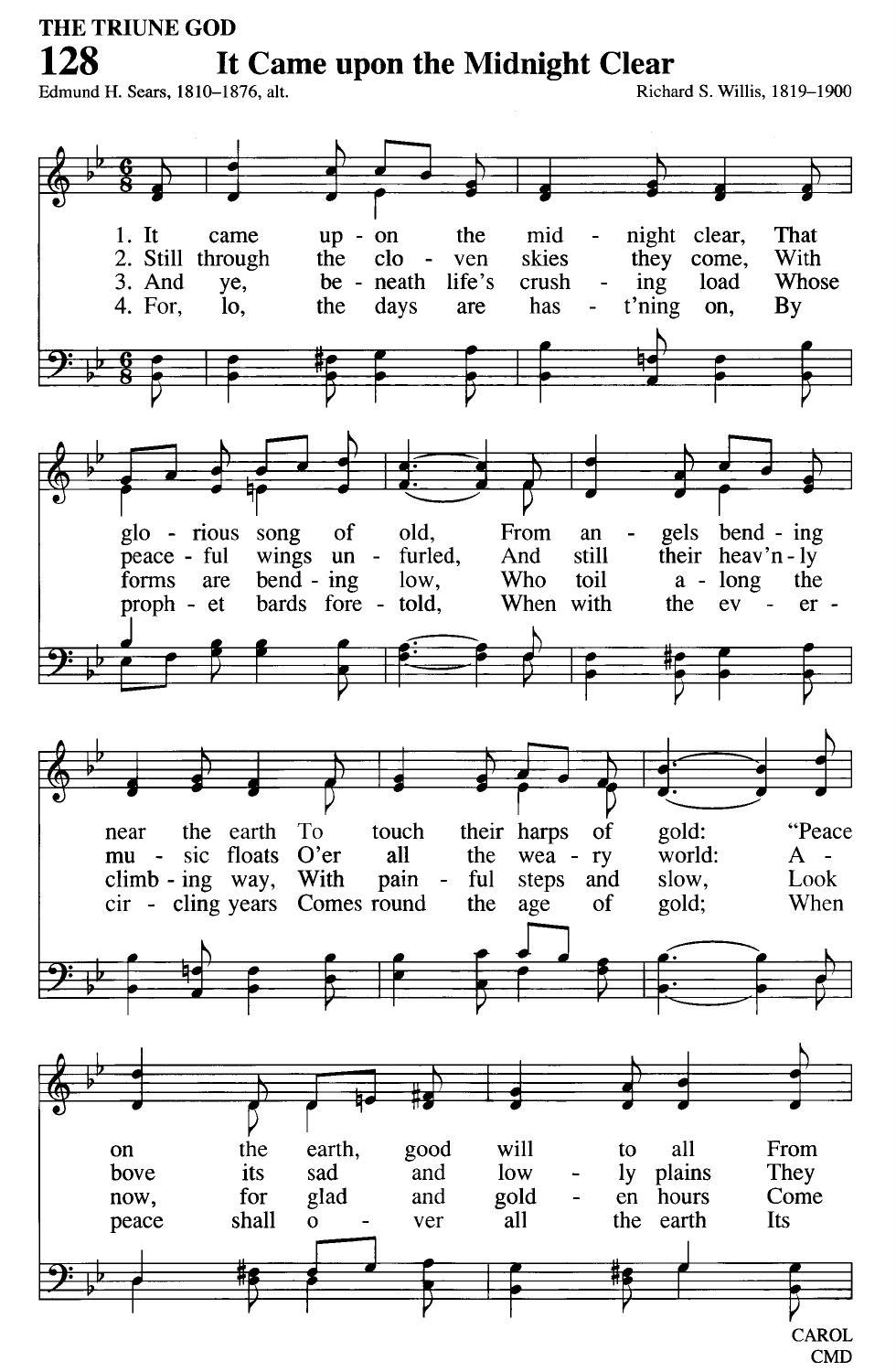

O Lord, our God, who promises that the true Light will shine even in the world's darkness, we thank You for Your Son, Jesus Christ. As He came into the world with great humility, may we come into His presence with a humble heart. Often we fail to follow the Light that came into the world the night He was born. Forgive us. Let the Light of Your Son's presence so shine upon the nations of the earth that each and every person may come to the stable to worship the newborn King.

Make us aware of those who shun the Christmas hope and of those who see no reason for rejoicing. May we be those who care and those who give comfort.

May our hearts rejoice and our tongues sing "Glory to God in the highest." Help us to make room for the Christ Child in our hearts and in our lives. Give us the grace and the strength to love and to serve Him all our days. In the name of the Babe of Bethlehem we pray. Amen.

Rev. Dr. Lowell Linden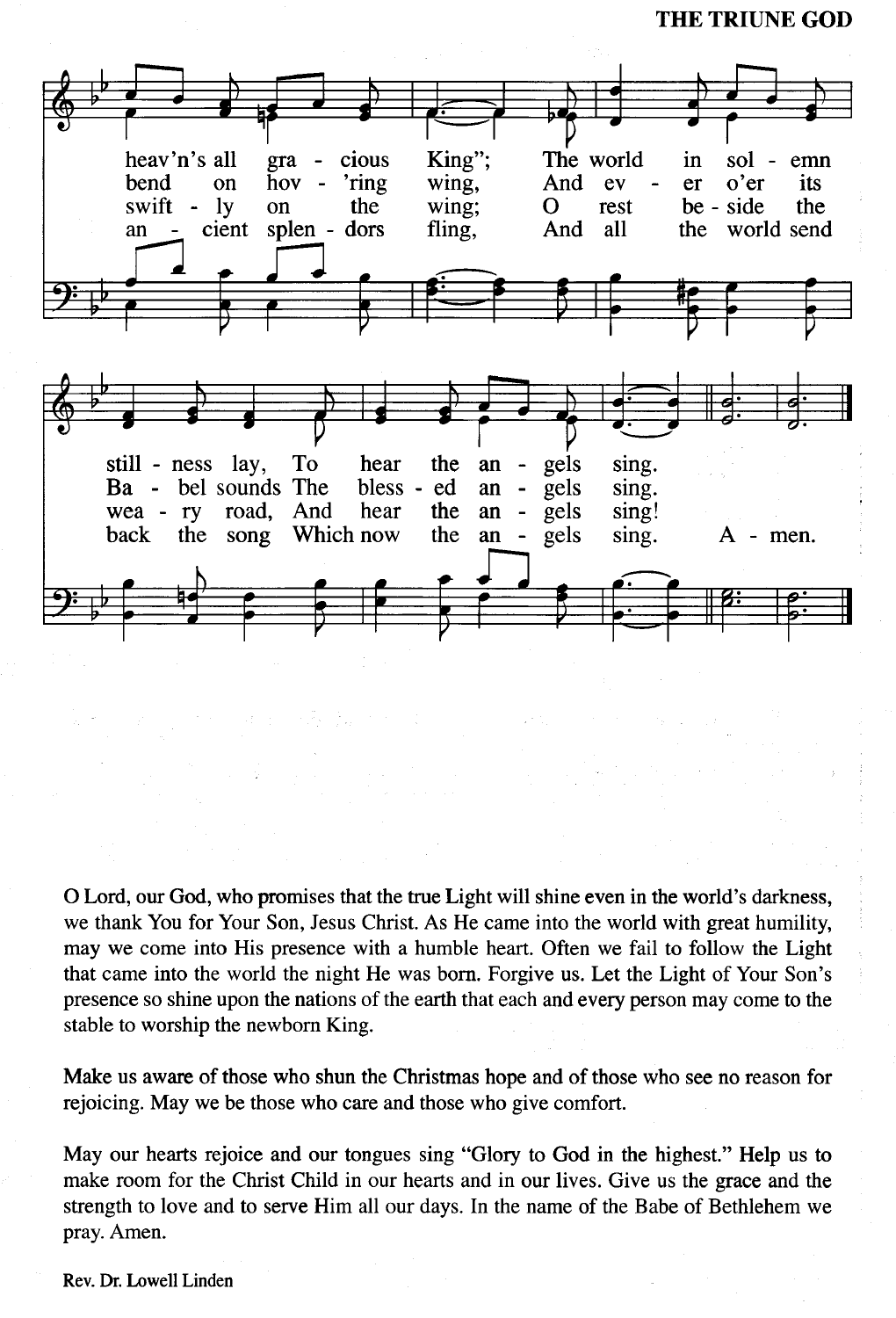# **The First Nowell**

**Traditional English Carol** 

**Traditional English Melody** Harm. from Christmas Carols New and Old, 1871



Irregular with Refrain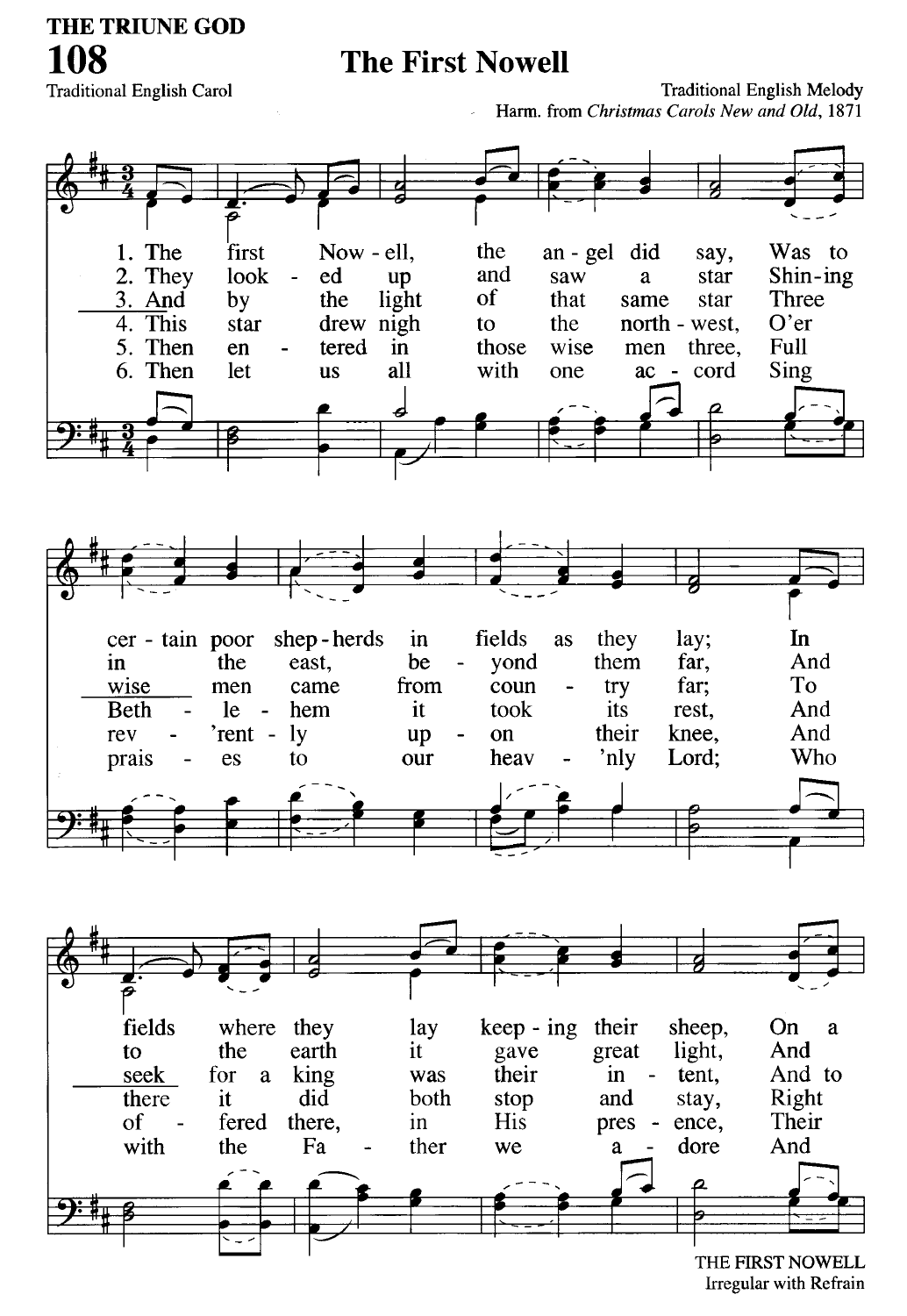

"Glory to God in the highest!" is the clarion call we hear, O Lord. And therefore we come, in step with angels, shepherds, and Magi, to somehow witness that starlit nativity night, when Christ was born and this world was forever altered. Let our minds be engulfed with wonder of the angel's announcement; our hearts be overwhelmed with the beauty of the tiny Babe; and our souls be stirred by the humility evidenced in the use of a crude manger as crib for heaven's greatest Gift.

Praise be to God, who unabashedly identifies himself with us, and who desires only that we accept this precious Child as Savior and Lord.

Let the song of "peace on earth" echo on, long and loud, now and always. Make us to be peacemakers and thereby keep us in step with God's purpose and dream. Amen.

Rev. Paul Ray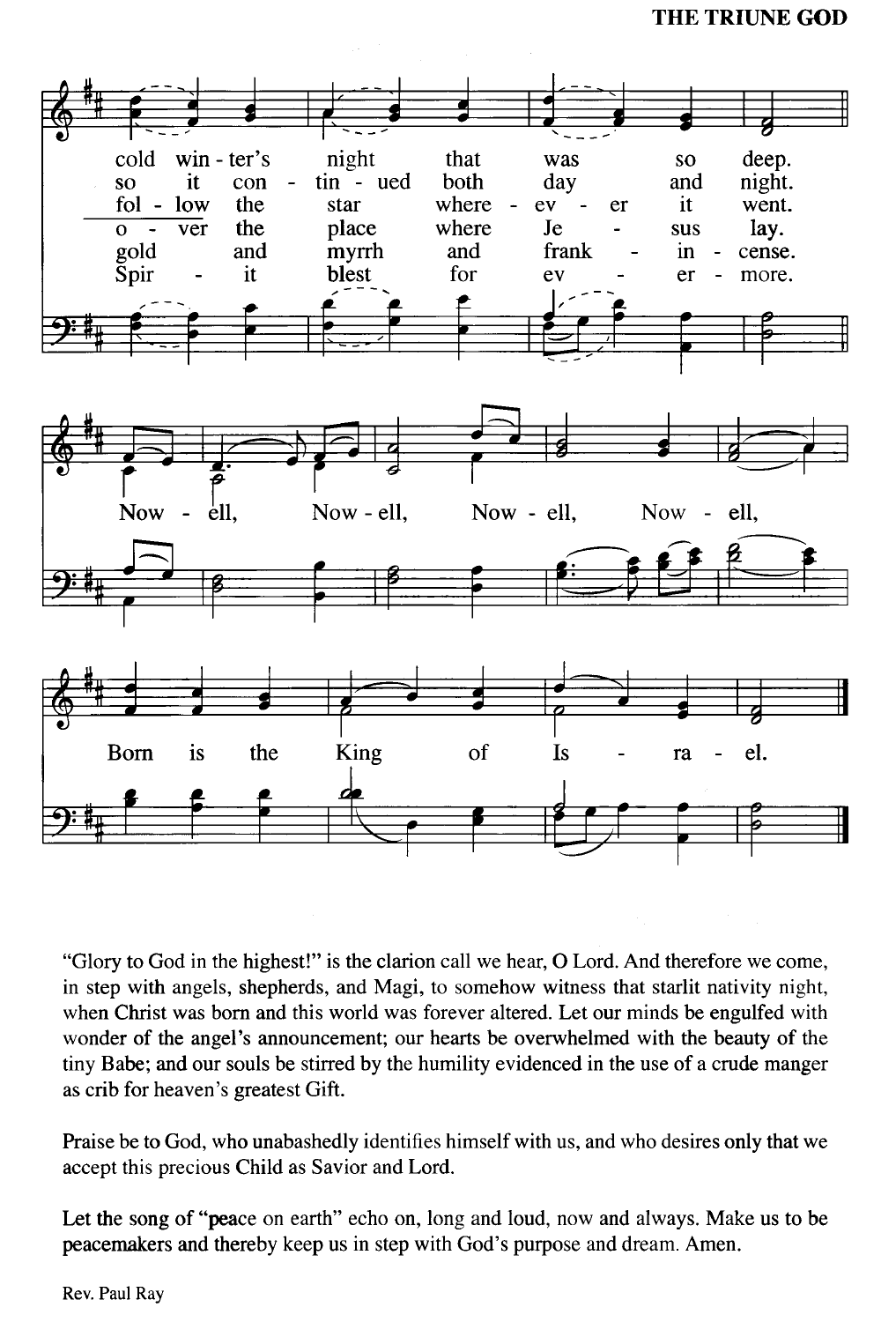#### **THE TRIUNE GOD** 121 **Angels We Have Heard on High Traditional French Carol**

French Carol

Trans. from Crown of Jesus Music, London, 1862



7.7.7.7 with Refrain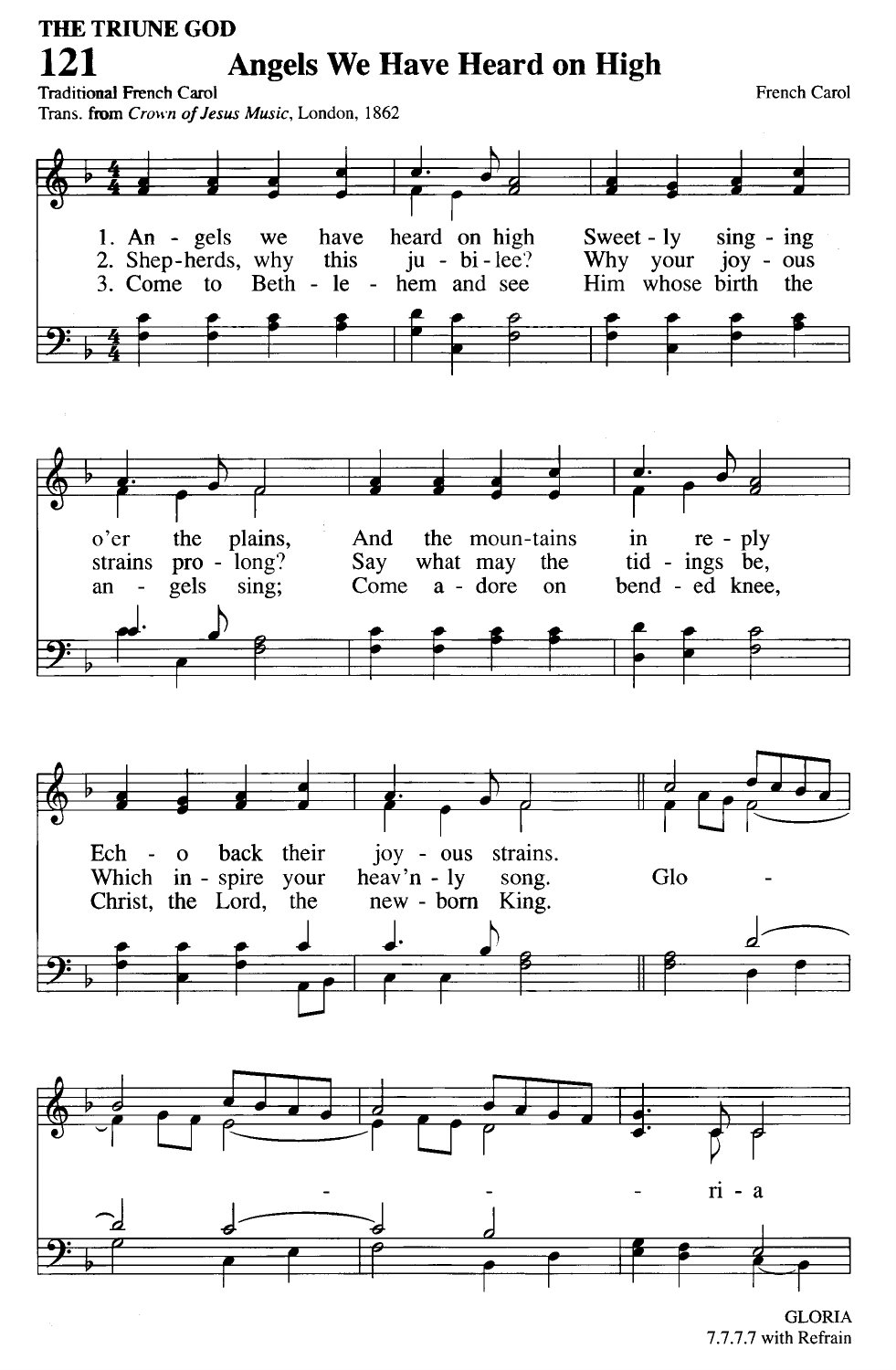





God of all our days, during this season of rejoicing when we feel the brush of angel wings, we offer ourselves, incarnate beings with "skin on," as ambassadors with willing feet, ready to spread the Gospel of love that the angels announced so long ago in the fields of Galilee. May we be ever able and willing to sing the songs and walk the walk of a Savior God who loves us too much to ever let us go. Noël!

Rev. Marilyn Smith Glavin